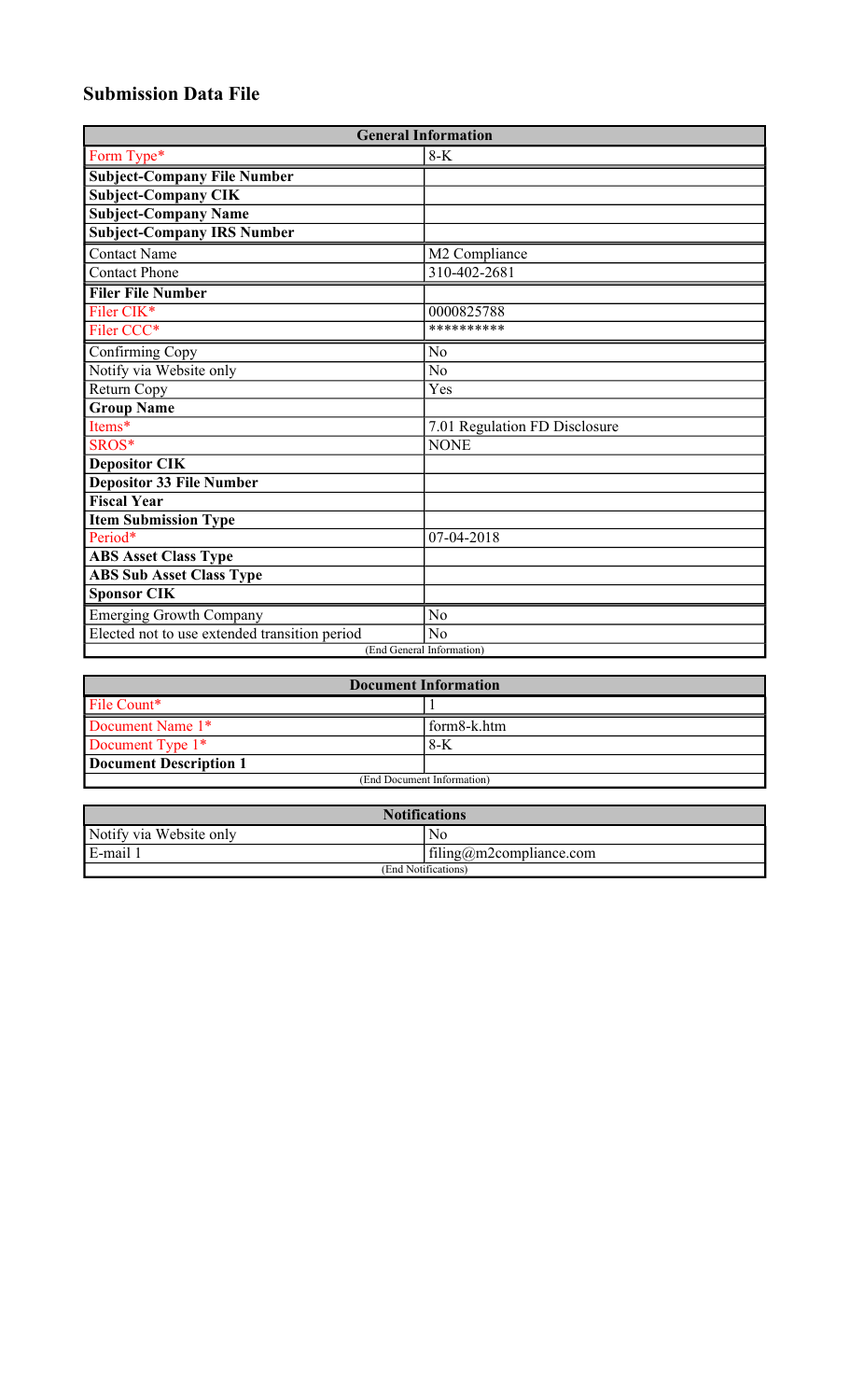# **UNITED STATES SECURITIES AND EXCHANGE COMMISSION**

**Washington, D.C. 20549**

### **FORM 8-K**

**CURRENT REPORT Pursuant to Section 13 or 15(d) of The Securities Exchange Act of 1934**

**Date of Report (Date of earliest event reported)**: July 4, 2018

### **DIVALL INSURED INCOME PROPERTIES 2, L.P.**

(Exact name of registrant as specified in its charter)

**Wisconsin 000-17686 39-1606834** (State or Other Jurisdiction of Incorporation)

(Commission File Number)

(IRS Employer Identification Number)

**1100 Main Street, Suite 1830 Kansas City, Missouri 64105** (Address of principal executive offices)

**(816) 421-7444**

(Registrant's telephone number, including area code)

**Not Applicable**

(Former name or former address, if changed since last report.)

Check the appropriate box below if the Form 8-K filing is intended to simultaneously satisfy the filing obligation of the registrant under any of the following provisions (see General Instruction A.2. below):

[\_] Written communications pursuant to Rule 425 under the Securities Act (17 CFR 230.425)

[\_] Soliciting material pursuant to Rule 14a-12 under the Exchange Act (17 CFR 240.14a-12)

[] Pre-commencement communications pursuant to Rule 14d-2(b) under the Exchange Act (17 CFR 240.14d-2(b))

[] Pre-commencement communications pursuant to Rule 13e-4(c) under the Exchange Act (17 CFR 240.13e-4(c))

Indicate by check mark whether the registrant is an emerging growth company as defined in Rule 405 of the Securities Act (17 CFR 230.405) or Rule 12b-2 of the Securities Exchange Act of 1934 (17 CFR 240.12b-2).

Emerging growth company [ ]

If an emerging growth company, indicate by check mark if the registrant has elected not to use the extended transition period for complying with any new or revised financial accounting standards provided pursuant to Section 13(a) of the Exchange Act. [ ]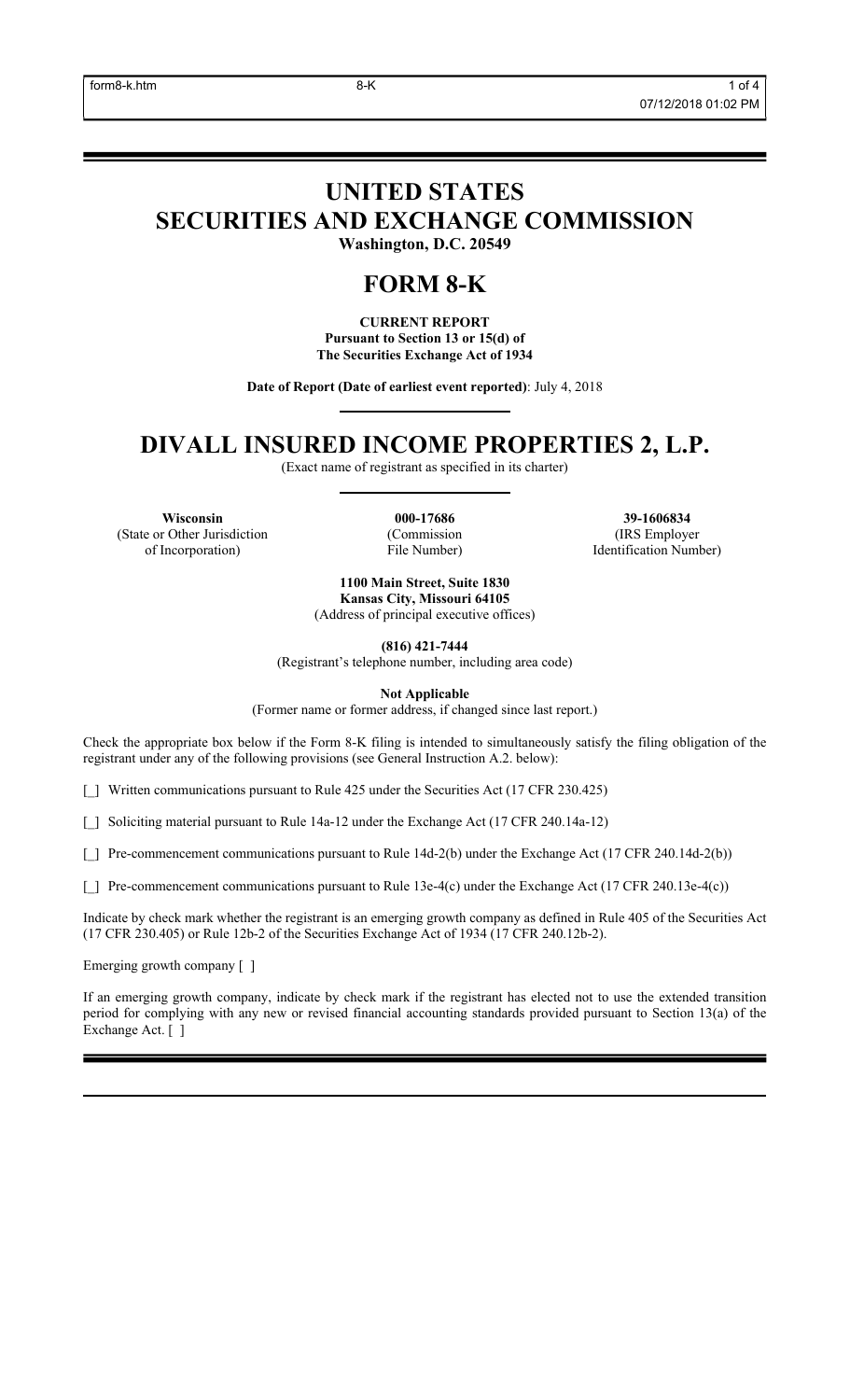#### **Section 7 – Regulation FD**

#### **Item 7.01. Regulation FD Disclosure.**

On July 4, 2018, a fire occurred at the Wendy's restaurant (the "Restaurant") located at 3013 Peach Orchard Road in Augusta, Georgia (the "Property"), which is a building on a parcel of real property, both owned by DiVall Insured Income Properties 2 Limited Partnership (the "Partnership"), and leased to a Wendy's franchisee (the "Tenant"). The Tenant maintains insurance on the Property.

The General Partner of the Partnership does not intend to terminate the lease with the Tenant (the "Lease"). Under the Lease, the Tenant is responsible for the cost of repairing or rebuilding the structure on the Property. The Partnership is working with the Tenant to determine the extent of the damage, but preliminary indications cause the parties to believe the Restaurant is a total loss.

If the preliminary evaluation of the damage is accurate, repairs or rebuilding are expected to last approximately six months, during which time the Restaurant will be closed. In such event, the General Partner expects that the rental income from the Property, both in terms of base rent and percentage rent, may be adversely affected until the Tenant can re-open the Restaurant.

As provided in General Instruction B.2 to Form 8-K, the information furnished in this Item 7.01 shall not be deemed "filed" for purposes of Section 18 of the Securities Exchange Act of 1934, as amended (the "Exchange Act"), or otherwise subject to the liabilities under that Section and shall not be deemed incorporated by reference into any filing under the Securities Act of 1933, as amended (the "Securities Act"), or the Exchange Act, except as shall be expressly provided by specific reference in such filing.

#### **Forward-Looking Statements**

This Current Report on Form 8-K contains forward-looking statements within the meaning of Section 27A of the Securities Act and Section 21E of the Exchange Act. These statements may be identified by the use of forward-looking terminology such as "anticipates," "believes," "could," "estimate," "expect," "will," or other variations on these terms. The Partnership cautions that by their nature forward-looking statements involve risk or uncertainty and that actual results may differ materially from those expressed in any forward-looking statements as a result of such risks and uncertainties. The reader should not place undue reliance on such forward-looking statements, since the statements speak only as of the date that they are made and the Partnership has no obligation and does not undertake publicly to update, revise or correct any forward-looking statement for any reason.

 $\mathfrak{D}$